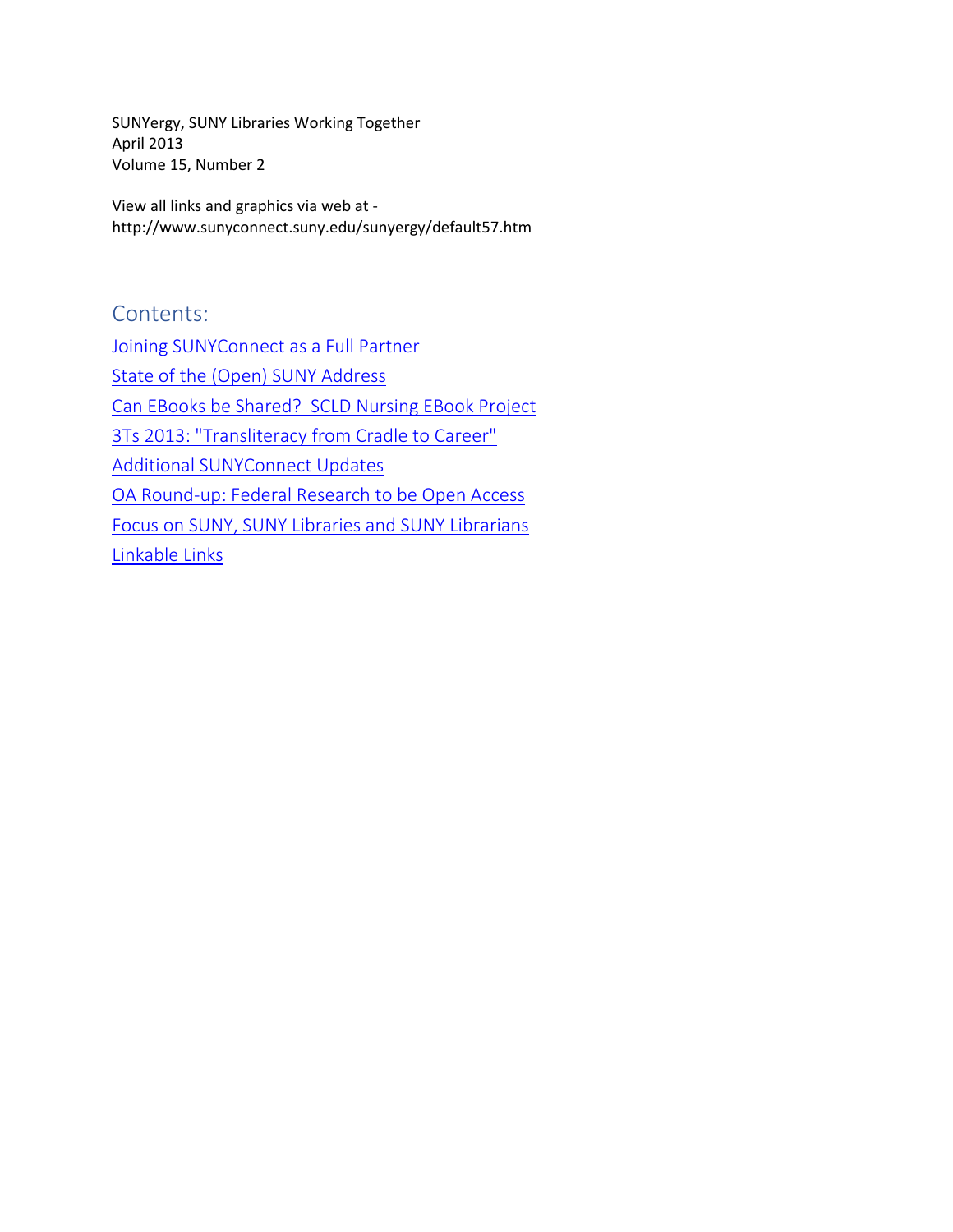# <span id="page-1-0"></span>JOINING SUNYConnect as a FULL PARTNER

#### by Stephen Weiter (ESF)

As nearly 18 months of transitions come to a close, this article reflects on the decision, process, and outcomes of the decision by Moon Library at the SUNY College of Environmental Science and Forestry to join SUNYConnect as a full partner.

The F. Franklin Moon Library is small, underfunded (we're ALL underfunded) and provides access to a very deep – yet very narrow – collection focusing on support of the STEM majors offered on our campus. In order to offer broader subject coverage, in order to thrive, and in order to survive, we have always sought and partnered with allies. For many decades that partnership was with Syracuse University. This made sense for a variety of historical and geographical reasons – we were originally a College of Syracuse University, and we sit right next door to their campus. Now all of that was about to change.

For many years, we enjoyed the capability of accessing electronic resources jointly licensed and purchased by ESF and Syracuse University Libraries. In late 2011, It was brought to our attention that this arrangement was contrary to provisions in many vendor contracts and was in conflict with ESF and SU's participation in the NorthEast Research Libraries Consortium (NERL) pricing agreements with publishers. Moreover, Syracuse University Libraries concluded a contract with Serials Solutions to employ Summon as its new discovery tool. The SU/Summon contract does not permit linking access/use by another party. Records reflecting our library's electronic holdings are not searchable or accessible through that interface. Our records are accessible through the "Classic" Voyager search interface. In short, this meant ESF could no longer share search and retrieval access to electronic resources across both our campuses in the manner in which we had become accustomed. As a result we needed to change the manner in which the SU and ESF libraries provide access to electronic information.

Not only have we long shared electronic access and an online catalog, we share electronic infrastructure, including IP addresses, bandwidth, and a proxy server. All of that now had to change, and it had to change relatively quickly and as seamlessly as possible to avoid disrupting the mission of the College. Since all of our electronic access had to change, it no longer made sense to keep our print holdings in the same catalog with all of SU's materials. The surest way to get our users to NOT rely on the SU catalog for electronic access was to have them not rely on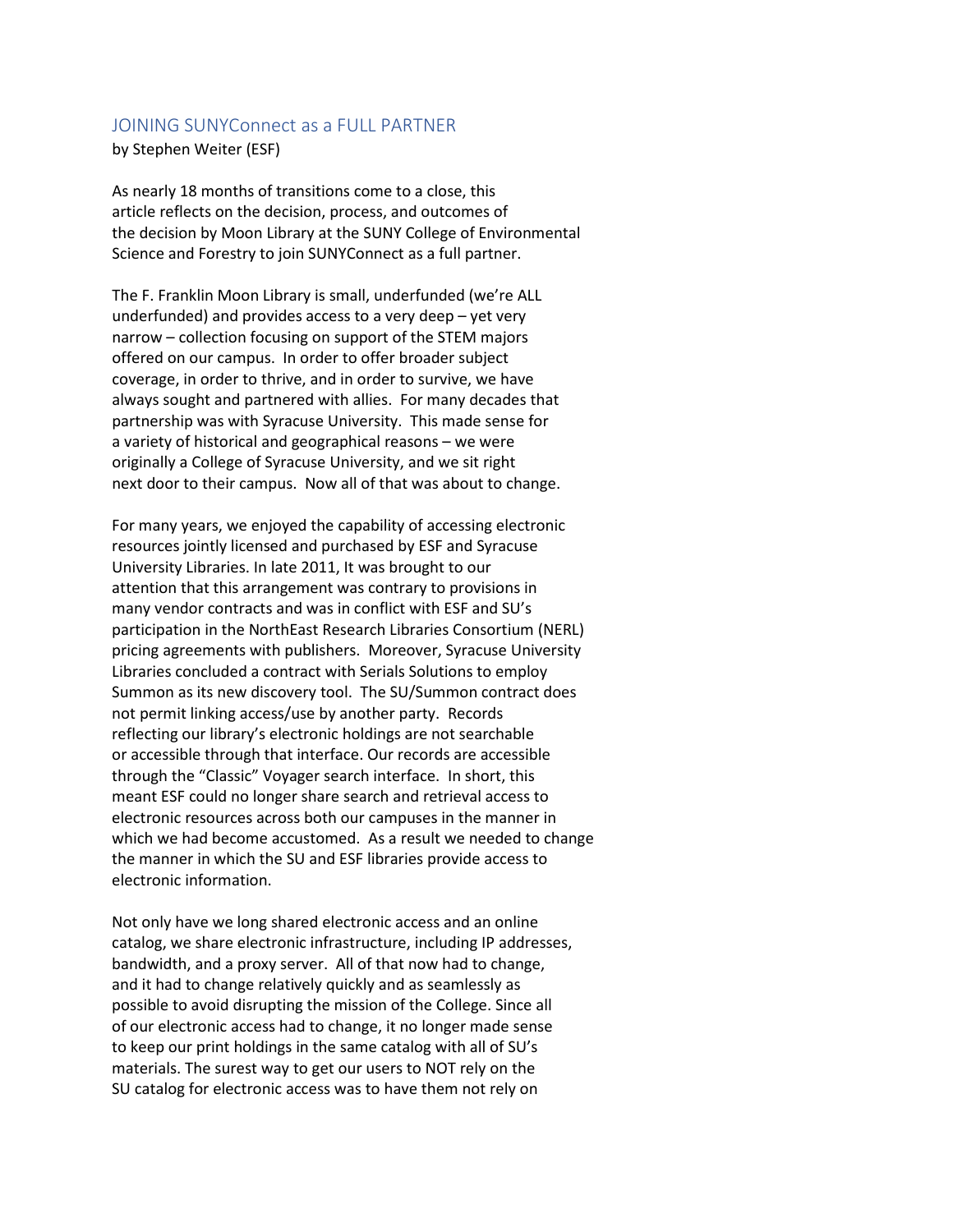the SU library catalog at all.

Beginning in May 2012, we needed a new e-journal locator service, we needed our own proxy server, we needed to beef up our electronic holdings independently of Syracuse University, and we needed a new library catalog. We needed help, and we needed a new partner.

Logically, (and fortunately) that partner is SUNYConnect. We have been a part of SUNY since 1948, after all, and we have been participating in many SUNYConnect initiatives and programs for many years. We have content communities in the SUNY Digital Repository. We use LAND/Empire delivery services and share in ILLIAD licensing. We were NYSHEI members. Yet because of our close relationship with Syracuse University we never participated in the SUNYConnect LMS. We did not use 360Link because we were sharing a different system. We were part of a separate Elsevier deal, we did not (could not) partake of other shared database licenses negotiated by OLIS.

As soon as the implications of our changing relationship with Syracuse University became apparent, I got on the phone to Carey Hatch, to Maureen Zajkowski and to John Schumacher.

Within days we were on our way to having a hosted EZProxy solution for remote access, and our own instance of 360Link. By late Summer we had both of these solutions implemented. John put us in touch with the database vendors with which SUNY had contracts or offers. We were able to expand the reach of our collection to replace a huge chunk of the access we were losing via Syracuse University. The ink was hardly dry on the 2012 list of SUNYCOnnect databases from EBSCO, and John got EBSCO to open up enough [editor's note: aka \$\$\$] to let us in. We moved our titles and access to ScienceDirect from Syracuse University to SUNY almost seamlessly. In another few weeks we will have successfully migrated our catalog from Voyager to Aleph with the support and help of Maureen Zajkowski and her staff (Maggie, Karen, Gail, Laura).

All this happened rather painlessly, but none of it happened without an awful lot of effort. John had to start getting our IP addresses and our FTE numbers included in existing contracts for access. Maureen had to fight hard to include our migration under the original SUNY contract with Ex Libris. We had to add extra staff here and re-assign duties to accommodate the changing nature of our operations. We've had to put on an incredible communications blitz to keep our students and faculty up to speed on all of the changes and explain this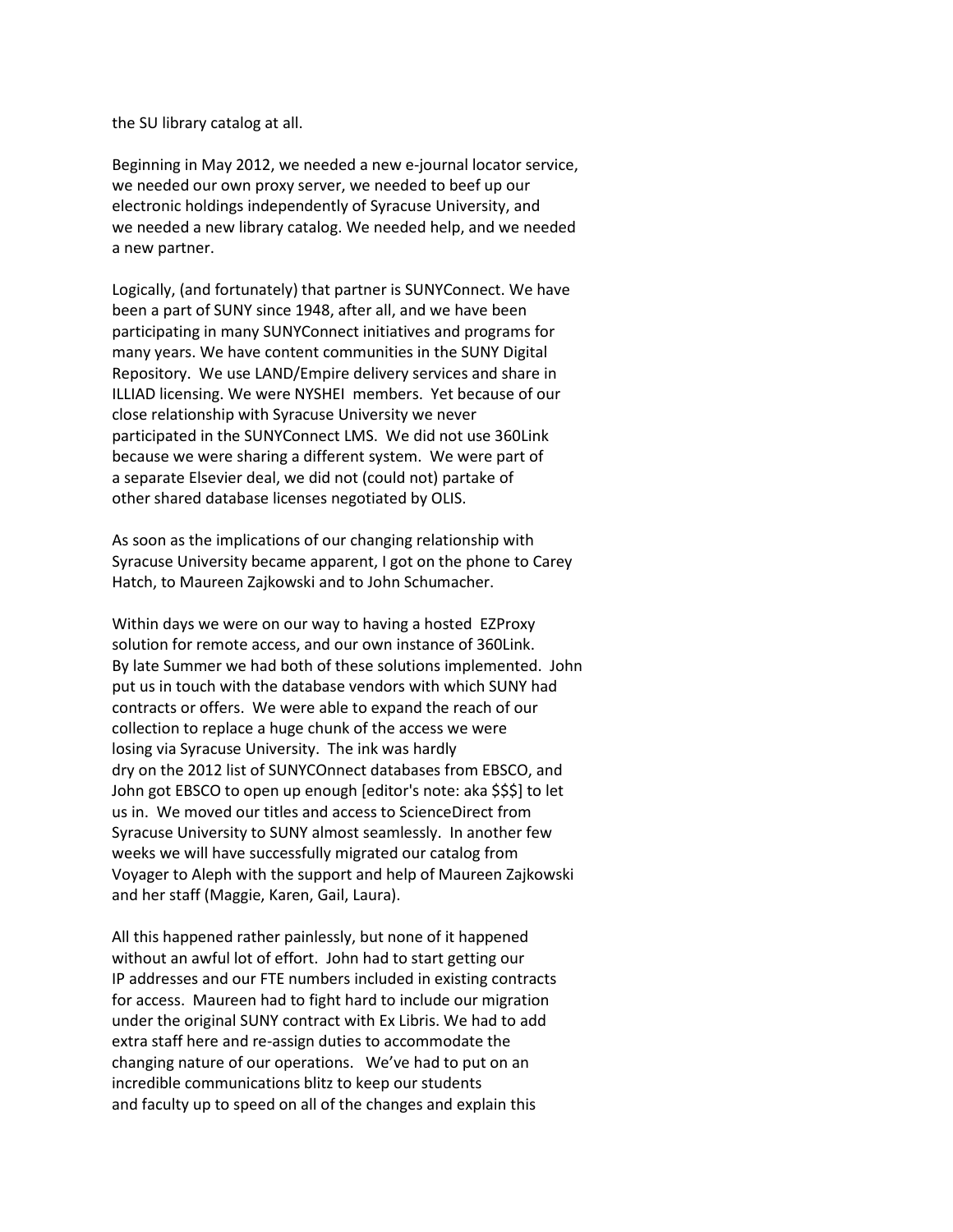process. The process hasn't been flawless. There have been some bumps in the road: there is legacy data that needs to be cleaned up, and there are gaps in our collection access, noticeable to the faculty, that I will never be able to fill relative to past access levels.

I can tell you that we have come out of this in fine shape, perhaps as strong a library as we have ever been. And I have to acknowledge that the SUNY OLIS staff did not have to do the things they did on our behalf. Coming in late as we did, we had to have been a giant pain in the neck. Well, maybe they did have to do this a little bit because our first name is SUNY, too. Yet we were asked by OLIS to join so many of these initiatives over the past few decades, and we always said "no thank you, we'll stick with SU" because we thought that was in our best interests. And so it was, for a time. When we found that the relationship with SU was no longer in our interests, and when we asked to come home as a "prodigal" library of sorts, we were welcomed with open arms, and OLIS went to work on our behalf in earnest. I can't say enough about the talented, engaged hard-working people at OLIS who have helped us with this transition. I CAN SAY –"We could not have asked for a better partner" and "Thank You."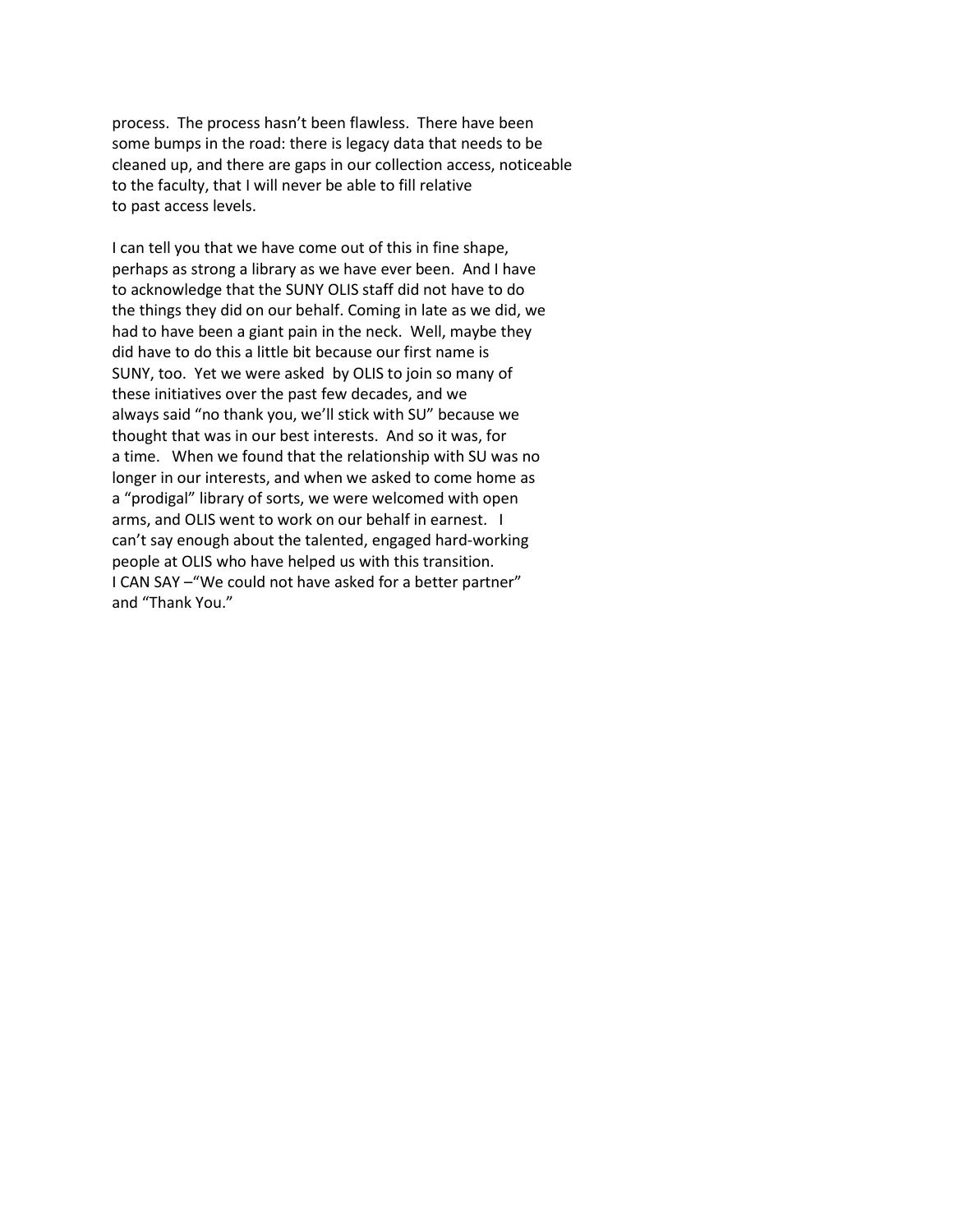# <span id="page-4-0"></span>STATE of the (OPEN) SUNY ADDRESS

Chancellor Zimpher presented her 2013 State of the University Address on January 15th. This article highlights two areas of the speech with a focus on SUNY libraries. Those are shared services and Open SUNY.

"To remain competitive as a system, SUNY continues to lead a disciplined way of life, eliminating duplicative operations and administrative overhead by finding every opportunity to share services. The case for efficiency – long in the making – is unequivocal.

"A year ago, we told you we would save \$100 million over the next three years, and I am thrilled to announce that we have already met 20 percent of that goal, netting \$20 million in savings across the system in the first year. These savings will be reinvested in expanding academic and student services on our campuses, adding 200 faculty positions, increased offerings of courses required for degree completion, and a continual reduction in time to degree."

At the first of the "shared services webinars" Brian Hutzley, SUNY Vice Chancellor for Financial Services & Chief Financial Officer said "I have to acknowledge the examples of SUNY shared services that were pre-existing to the current efforts. I always like to highlight this group – SUNY librarians. They're doing great work sharing services." (March 20, 2013)

The March 19, 2013 SUNY Board of Trustees meeting approved a resolution on the "Growth of SUNY Online Instruction and Resources".

"The proposed resolution approves principles and establishes policy to facilitate and support growth in online instruction and resources, under the name Open SUNY, within the State University."

Among other actions and policy changes voted on, the document included areas specific to libraries and librarians' expertise: "The Executive Vice Chancellor and Provost is directed to:

... "Explore and implement, in conjunction with campus leadership and SUNY faculty, and in a manner consistent with campus governance practices, strategies that will promote academic excellence, encourage innovation and reduce cost barriers to education and research, including but not limited to: Open Education Resources, Open Access Journals, Open E-Textbooks,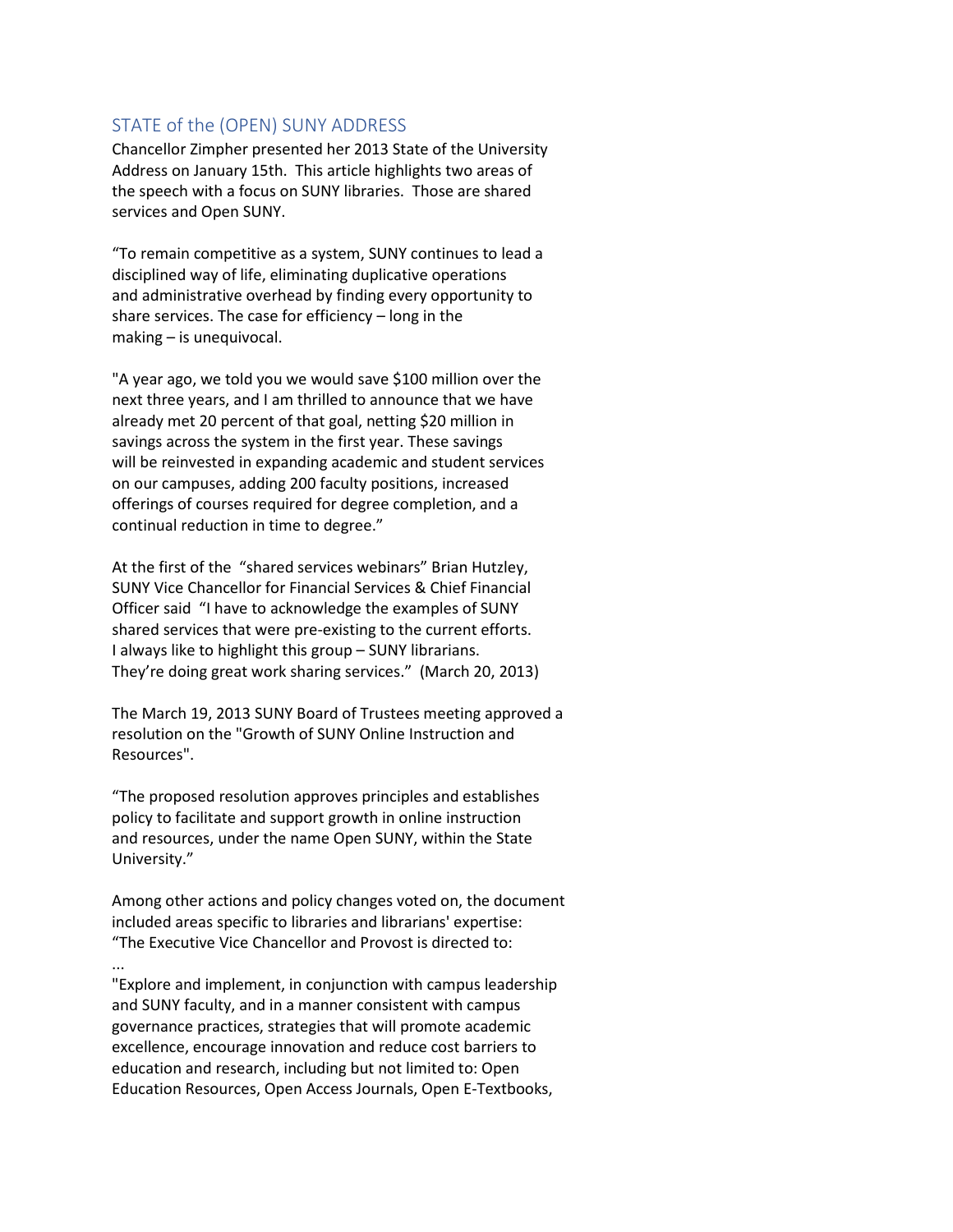and Open Courseware; and with System support, faculty from all SUNY campuses will be encouraged to openly license the instructional content they produce so that campuses may build capacity to offer more courses and programs online."

Open access journals are one means to opening up the scholarly literature. The other is via open archiving on the web. We can assist our researchers with information about their rights as authors, to provide archiving services (like the SUNY Digital Repository) and we can be sure that our own works are as open as rights and publisher policies permit. Open SUNY indeed.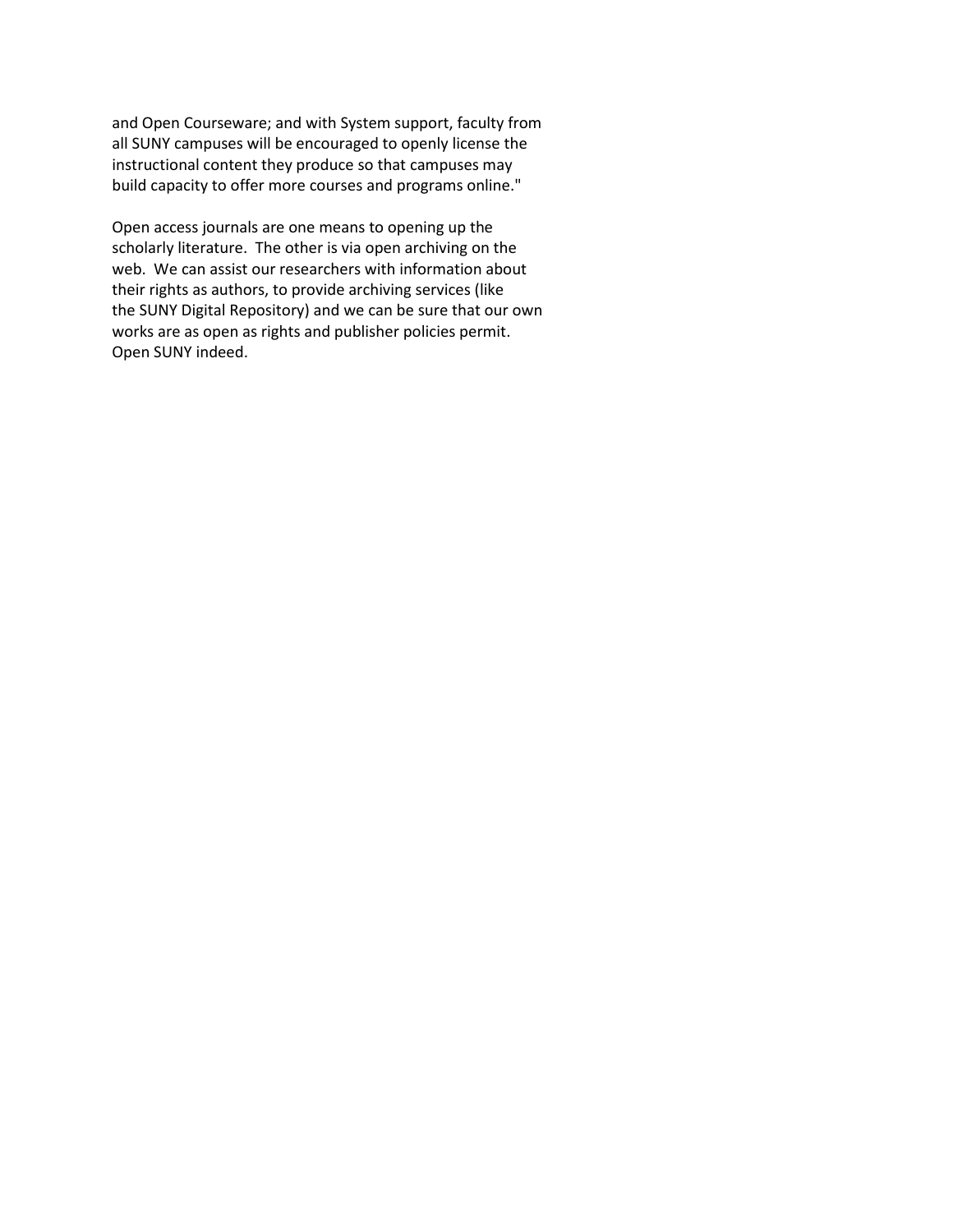## <span id="page-6-0"></span>CAN EBOOKS be SHARED? SCLD NURSING EBOOK PROJECT

Ebooks...shared collections...workable business and pricing models...The SCLD Shared Collections Task Force is a most recent group to try and put these pieces together.

For this project, the group put the focus on nursing, representing a program found at many SUNY institutions. A significant number of vendors were investigated, trying to find the right mix of good content, appropriate business models and attractive pricing. Initial investigations placed attention on offerings from OVID and from STAT!Ref.

The group reviewed proposals from both and opted to pursue additional efforts related to STAT!Ref. SUNY library selectors in the nursing area as well as experts from the vendor collaborated on a list of titles. The focus was primarily on core materials useful within the first two years of a nursing program and beyond.

STAT!Ref is offering a true shared collection, titles are updated to new editions during a subscription, and an adequate number of SUNY libraries have expressed interest to make the deal a reality.

John Schumacher serves as OLIS liaison to the SCLD Shared Collections Task Force.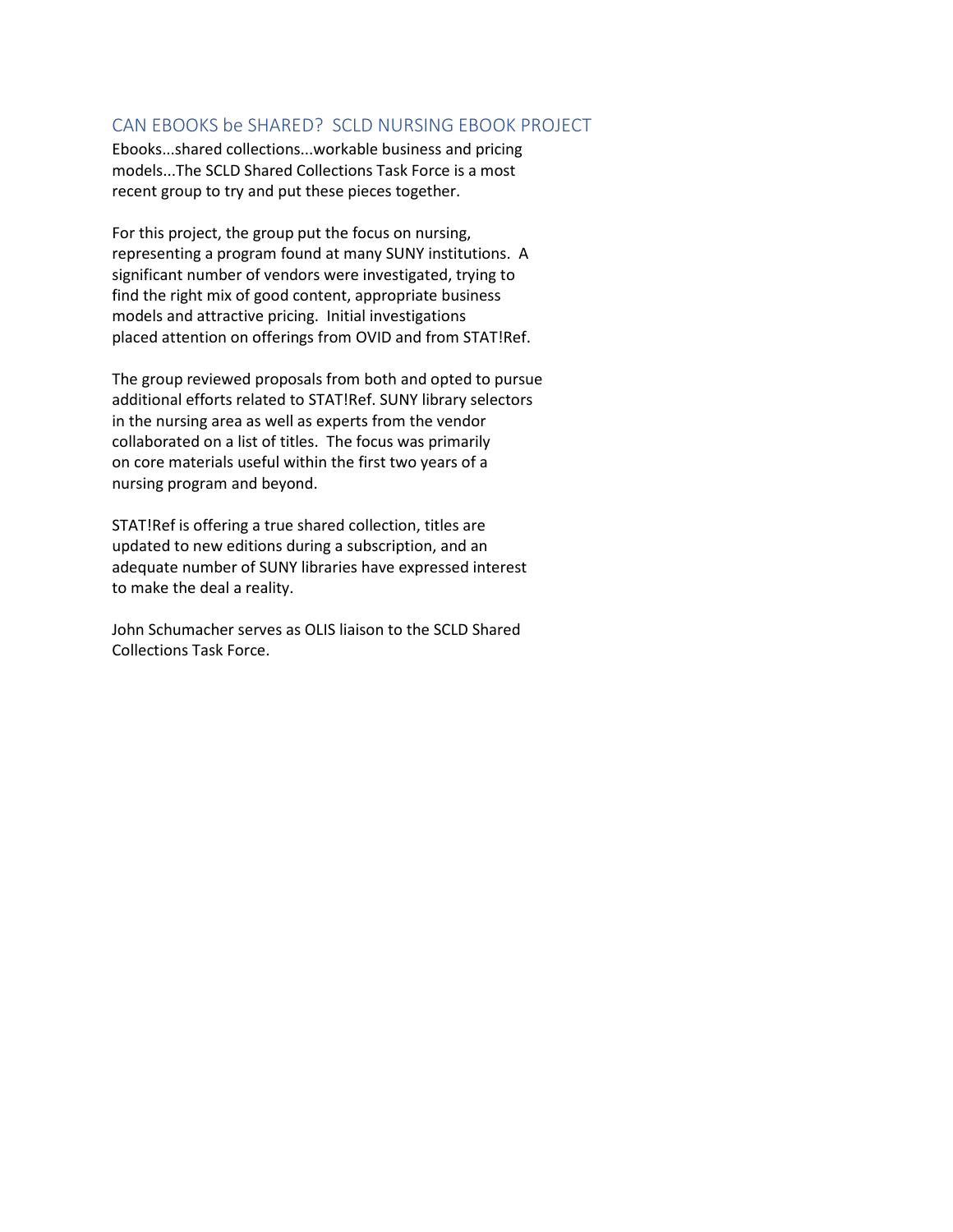#### <span id="page-7-0"></span>3Ts 2013: "TRANSLITERACY from CRADLE to CAREER"

by Karen Gardner-Athey (SUNY's Office of Library and Information Services)

On March 15, 2013 Maureen Zajkowski and I attended the 2013 3Ts Conference at Empire State College. We were welcomed to the conference and Tom Mackey, Dean, Center for Distance Learning at Empire State College introduced the keynote speaker, Sue Thomas, Ph.D., Faculty of Art Design and Humanities at De Montfort University, Leicester, United Kingdom. Her address, titled "Transliterate Spaces" was fascinating. She described her research interests, including transliteracy, social media and transdisciplinarity. She is currently writing "Technobiophilia: Nature and Cyberspace".

Some conference sessions included: "Teaching Digital Fluency: The Case for Fluency"; "OER 101: How an Open Course is Used for Professional Development of OER"; "Metaliteracy in Practice: 'Metalitearacy Sounds Great, But How Do I Teach it?'"; "What I want, When I Want to Watch it: Brief Thoughts on Television Literacy in the Streaming World".

As this year's conference title implies, it was expanded to include K-12 educators. Accordingly, some of the sessions focused on K-12 issues. A sample of these sessions are: "Transliteracy, Hyperconnected Youth and Difficult Material: What's a Teacher to Do?"; "Teach M.E.: Teaching Media Education to Increase Student Achievement and Engagement".

These are just a sample of some of the interesting sessions at this year's conference. Maureen and I are definitely looking forward to the next 3Ts.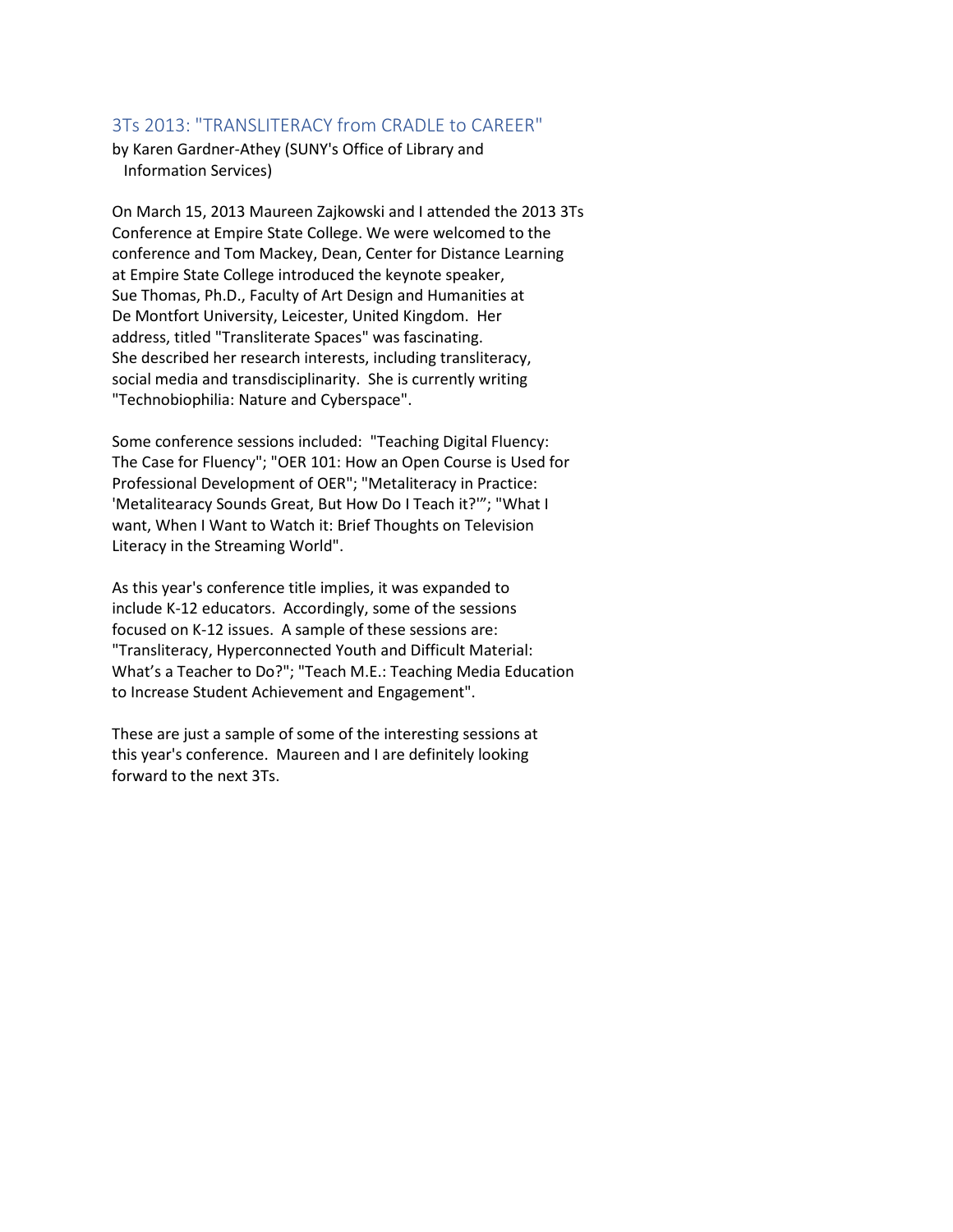# <span id="page-8-0"></span>ADDITIONAL SUNYConnect UPDATES

#### ESF Evaluating their ALEPH database.

Does one ever forget how to migrate? This is not a question of biology, but of library automation. OLIS is busy assisting in the SUNY College of Environmental Science and Forestry's migration from their current library system (shared with Syracuse University) to SUNYConnect's. Birds of this feather are from OLIS, ESF, Syracuse and Ex Libris. OLIS experts have dusted off training programs, re-established training styles, re-worked implementation schedules, and tweaked data extraction programs. OLIS and ESF are consulting on patron file issues and multiple test database are being evaluated. This ESF bird is scheduled to land ("switch to production" with the Aleph software) May 14, 2013.

#### Lots of Hardware Upgraded.

The SUNYConnect LMS shared server hardware upgrade has been completed. Thanks to careful planning and efforts from ITEC and OLIS, the 56 campus systems have been upgraded. Double that number to account for both production and development systems.

Oneonta System Librarian, Andy Perry said "Maureen Zajkowski should get a standing ovation at the SUNY Council of Library Directors' meeting. Such a complex project and the process from the campus perspective was a seamless and smooth one with no headaches". Kudos to OLIS and ITEC staff responsible for upgrading SUNYConnect shared servers from AIX to Linux-based machines.

## OLIS Taskforce - Summary Updates.

Shared Bib/Authorities Task Force:

- \* Reviewing and evaluating survey responses;
- \* Additional meetings to discuss and address issues;
- \* Report to OLIS and SCLD (April 2013);
- \* Next steps will involve test databases and getting the process going.

Discovery Systems Task Force:

- \* Reviewing and evaluating survey responses;
- \* Vendor demonstrations/presentations;
- \* Additional evaluation of systems;
- \* Meeting to review system evaluations;
- \* Established recommendations;
- \* Finalized report;
- \* Report to OLIS and SCLD (April 2013);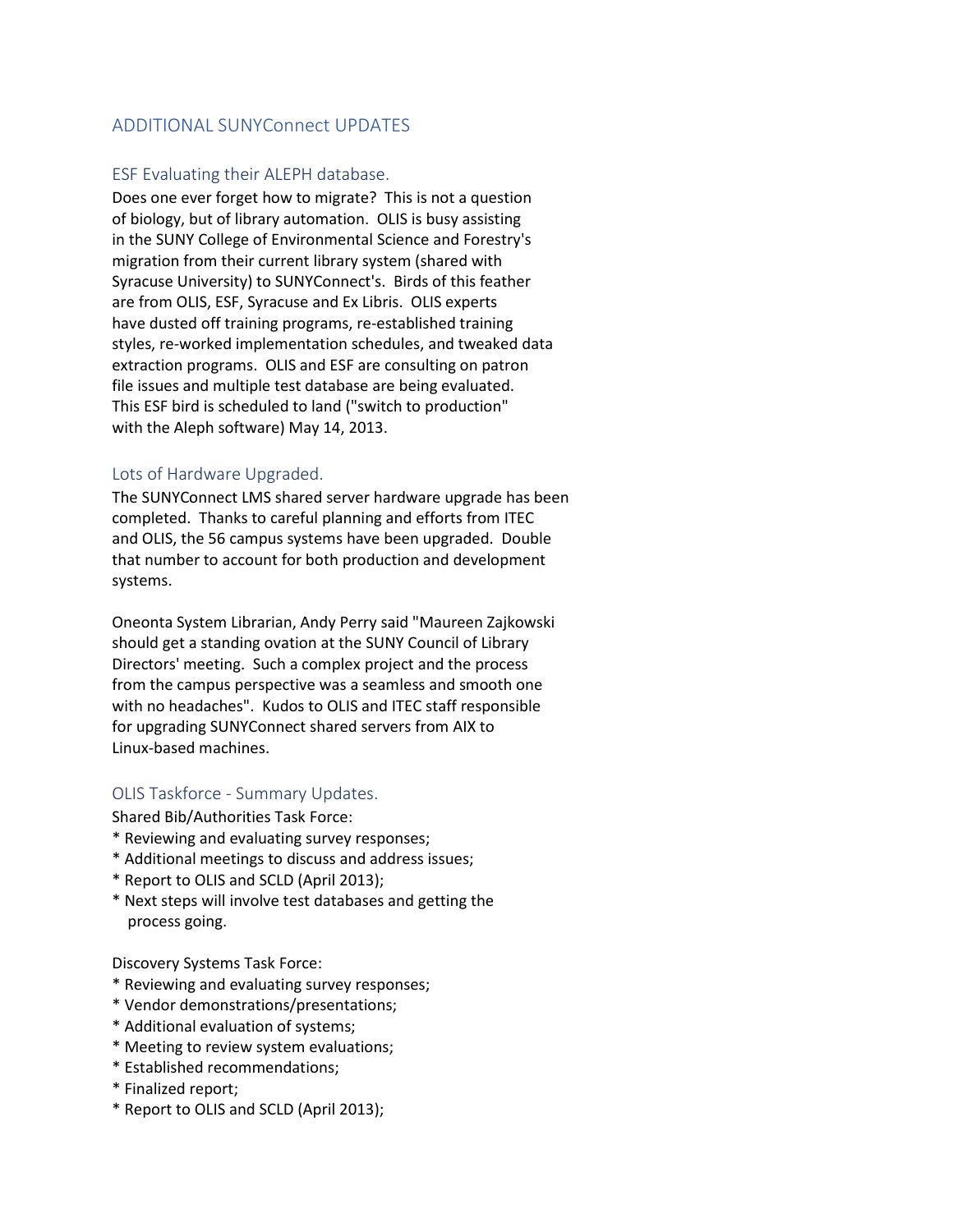\* Next steps will depend on SCLD decisions.

#### OVIC.

Campuses will be polled soon about their interest in renewing the Opposing Viewpoints subscription. As always, the starting point will be what the vendor would charge campuses individually. As more campuses participate, the per-campus charge will go down.

## Serials Solutions is on State Contract.

The New YOrk State contract with ProQuest has been amended to include products from Serials Solutions. This includes the 360Link, Summon and 360Marc products.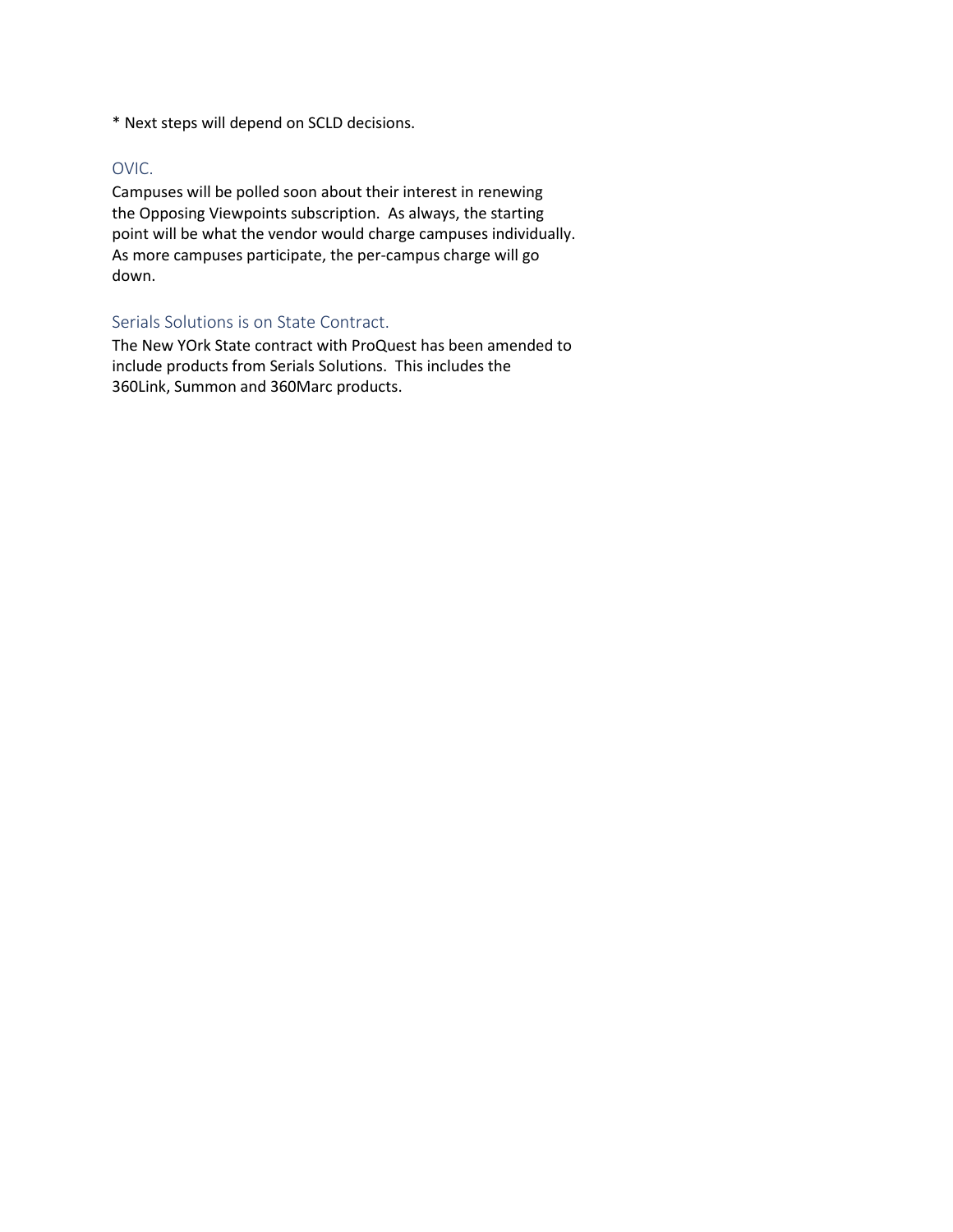## <span id="page-10-0"></span>OA ROUND-UP: FEDERAL RESEARCH to be OPEN ACCESS

If you or your faculty receive federal grant monies then your research must be openly accessible. Yes, the details matter, but that is the gist of an important announcement earlier this year.

The trend towards open access to the scholarly literature is real. National Institutes of Health grant recipients already have this as a condition for future grants. And, it will soon be the case for grant holders from any federal agency (with \$100 million or more per in research and development funding).

Librarians can offer a range of services to assist these researchers. Provide them with the place and the service to archive their work (the SUNY Digital Repository is one example). Educate them on their rights and responsibilities as federally funded authors. Consult with them and provide service specific to their data research management plans.

"The Obama Administration is committed to the proposition that citizens deserve easy access to the results of scientific research their tax dollars have paid for. That's why, in a policy memorandum released today [2/22/13], Office of Science and Technology Policy Director John Holdren has directed Federal agencies with more than \$100M in R&D expenditures to develop plans to make the published results of federally funded research freely available to the public within one year of publication and requiring researchers to better account for and manage the digital data resulting from federally funded scientific research". [http://www.whitehouse.gov/blog/2013/02/22/expanding-public-access-results-federally-funded](http://www.whitehouse.gov/blog/2013/02/22/expanding-public-access-results-federally-funded-research)[research](http://www.whitehouse.gov/blog/2013/02/22/expanding-public-access-results-federally-funded-research)

This executive action will unlock unclassified research funded by agencies like the Department of Agriculture, the Department of Commerce, the Department of Defense, the Department of Education, the Department of Energy, the Department of Health and Human Services, the Department of Homeland Security, the Department of Transportation, the Environmental Protection Agency, the National Aeronautics and Space Administration, the National Endowment for the Humanities, and the National Science Foundation.

"These policies will accelerate scientific breakthroughs and innovation, promote entrepreneurship, and enhance economic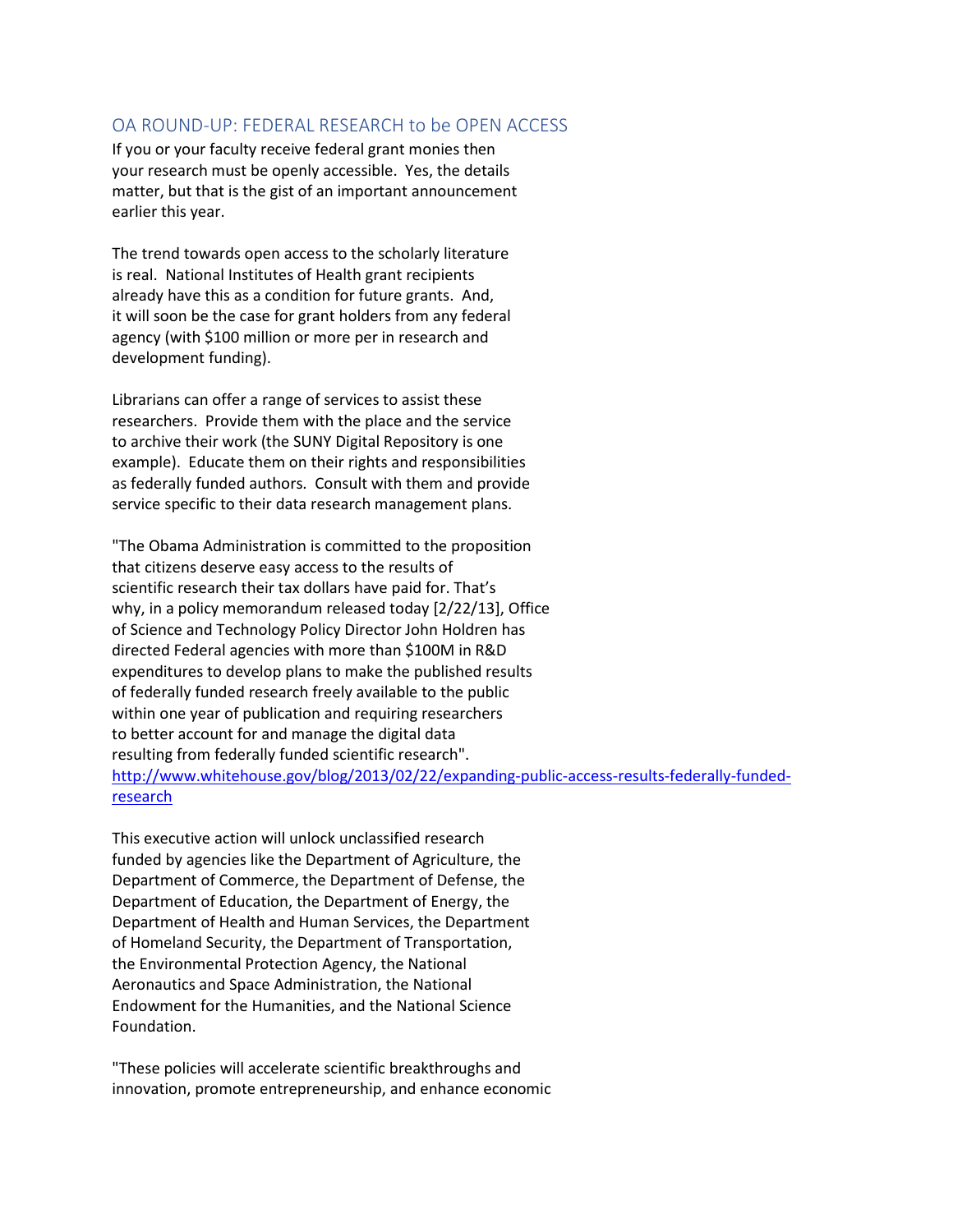growth and job creation".

"Further, each agency plan [due within 6 months] for both scientific publications and digital scientific data must contain the following elements:

a) a strategy for leveraging existing archives, where appropriate,"

...

"Repositories could be maintained by the Federal agency funding the research, through an arrangement with other Federal agencies, or through other parties working in partnership with the agency including, but not limited to, scholarly and professional associations, publishers and libraries".

In addition to this executive directive, proposed legislation would make open access to federally funded research the law of the land. " If passed, [the Fair Access to Science and Technology Research Act] would require government agencies with annual extramural research expenditures of more than \$100 million make electronic manuscripts of peer-reviewed journal articles based on their research freely available on the Internet within six months of publication in a peer-reviewed journal".

[http://lj.libraryjournal.com/2013/02/oa/fastr-aims-to-speed-open-access-to-government-funded](http://lj.libraryjournal.com/2013/02/oa/fastr-aims-to-speed-open-access-to-government-funded-research/)[research/](http://lj.libraryjournal.com/2013/02/oa/fastr-aims-to-speed-open-access-to-government-funded-research/)

And, will New York be the first OA state? The New York State Higher Education Initiative is advocating for the Taxpayer Access to Publicly Funded Research Act in the current NYS legislative session. Consider responding to NYSHEI's call to include your name and voice in support of this legislation.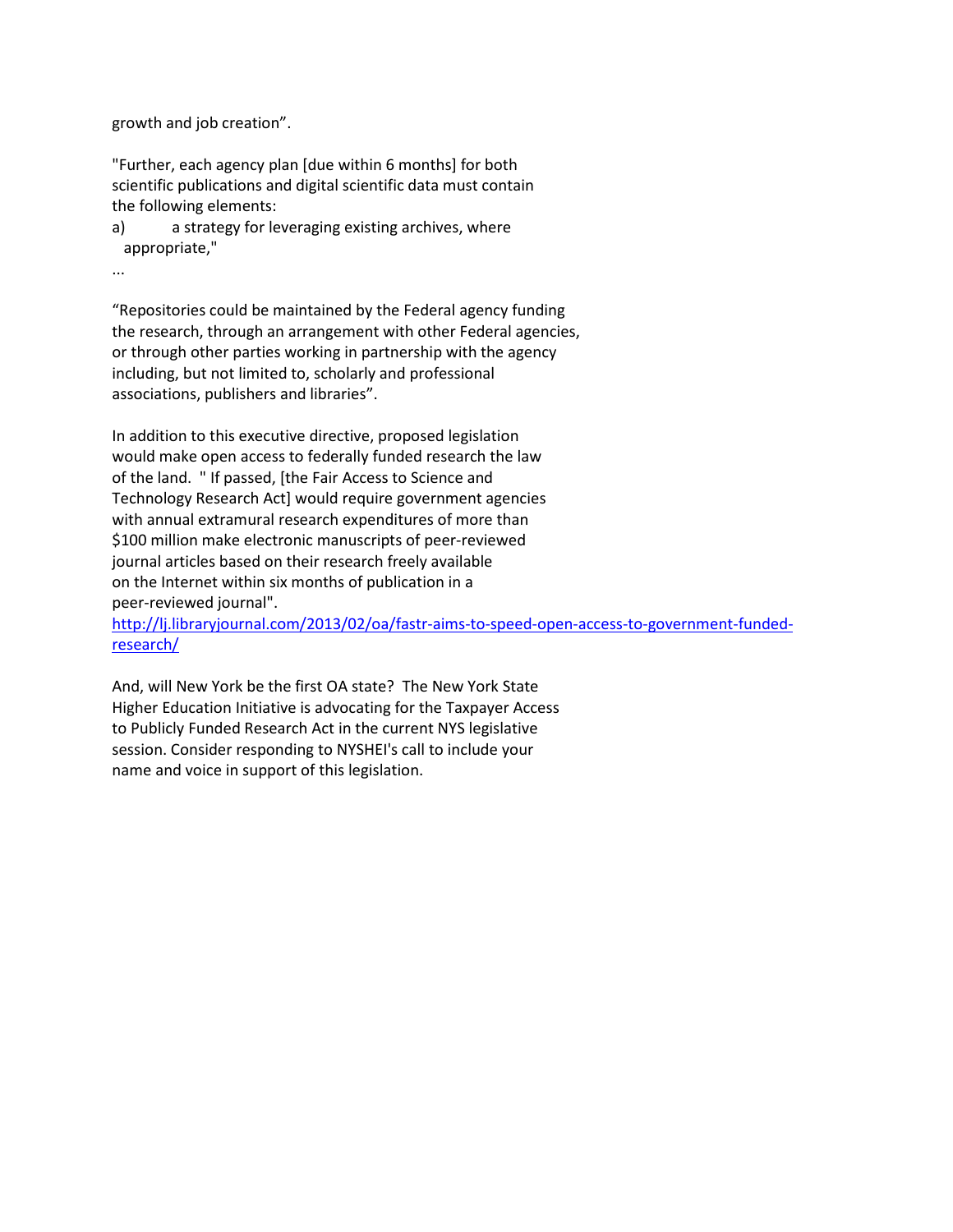## <span id="page-12-0"></span>FOCUS on SUNY, SUNY LIBRARIES and SUNY LIBRARIANS

[Editor's note: This is just a sampling of items of note about our colleagues and their libraries; SUNYergy editors will consider others that you send in for inclusion in upcoming issues; Congrats! all]

Important Library Topics in the Mainstream Press.

"Price increases for digital academic journals leads to subscription cancellations" <http://www.watertowndailytimes.com/article/20130331/ADV01/703319942> Jenica Rogers (Potsdam) quoted.

"Online textbooks open a new chapter in learning SUNY project has faculty members write material, cutting costs" <http://www.democratandchronicle.com/apps/pbcs.dll/article?AID=2013302250020> Cyril Oberlander (Geneseo) and Carey Hatch (SUNY System Administration) are both quoted.

## FIT Tweets.

The museum at SUNY's Fashion Institute of Technology is among Time magazine's list of "Top 140 Twitter Feeds of 2013".

## Carey Hatch Quoted.

"Economies of Online Scale" (Inside Higher Ed).

#### SUNY Librarian with Second Hottest Article.

Angela Weiler's article "Information-seeking behavior in Generation Y students: Motivation, critical thinking, and learning theory" (Journal of Academic Librarianship; 2005; vol 31; iss 1) is the second "hottest" article in the field of library and information science according to the bX recommender service (as of March 2013). Angela is at Onondaga Community College.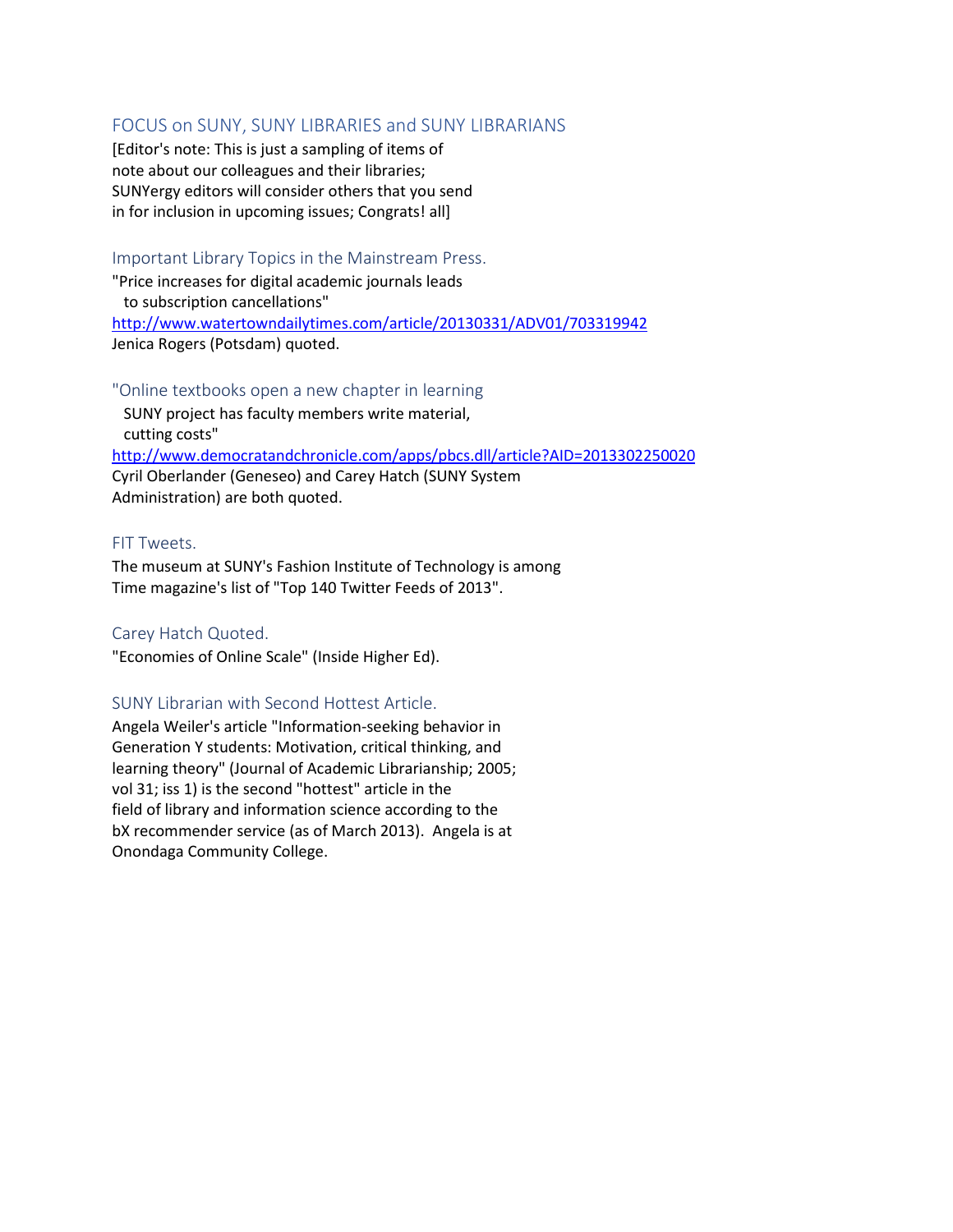## <span id="page-13-0"></span>LINKABLE LINKS

Each issue of SUNYergy provides a select listing of internet addresses that are either discussed in that issue or are particularly relevant to current topics.

#### **SUNYConnect** <http://www.sunyconnect.suny.edu/default.htm>

SUNYConnect Support Portal <http://wiki.sunyconnect.suny.edu/display/OLIS/Support+Portal>

SUNY Union Catalog <http://search.sunyconnect.suny.edu/>

SUNYConnect Web Log [http://blog.sunyconnect.suny.edu](http://blog.sunyconnect.suny.edu/)

SUNY Council of Library Directors' web and meeting documents <http://scld.wordpress.com/meetings/>

Shared Bib/Authorities Task Force charge [http://scld.files.wordpress.com/2012/09/shared-cataloging-and-authorities-task-force\\_201200912.docx](http://scld.files.wordpress.com/2012/09/shared-cataloging-and-authorities-task-force_201200912.docx)

Discovery Systems Task Force charge <http://scld.files.wordpress.com/2012/11/discovery-task-force-charge-rev.docx>

SUNY Digital Repository <http://dspace.sunyconnect.suny.edu/>

2013 State of the University Address <http://www.suny.edu/chancellor/SoU.cfm>

SUNYLA 2013 Conference site <http://sunyla2013.wordpress.com/>

3Ts (2013) videos/presentations [http://www.youtube.com/watch?feature=player\\_embedded&v=KT3XTMp8cdQ](http://www.youtube.com/watch?feature=player_embedded&v=KT3XTMp8cdQ) ("3T's Conference Pecha Kucha") [https://ensemble.annese.com/app/sites/index.aspx?Token=bYom7Xd93UCV68Xl6SOS0g&destinationID](https://ensemble.annese.com/app/sites/index.aspx?Token=bYom7Xd93UCV68Xl6SOS0g&destinationID=7QbbTbDr00aGBOZM5MplxA&contentID=_VZWySH8sU66ykcgDQE53A&pageIndex=1&pageSize=10) [=7QbbTbDr00aGBOZM5MplxA&contentID=\\_VZWySH8sU66ykcgDQE53A&pageIndex=1&pageSize=10](https://ensemble.annese.com/app/sites/index.aspx?Token=bYom7Xd93UCV68Xl6SOS0g&destinationID=7QbbTbDr00aGBOZM5MplxA&contentID=_VZWySH8sU66ykcgDQE53A&pageIndex=1&pageSize=10) (Introductions / Keynote speech) [http://nlabnetworks.typepad.com/transliteracy/2013/03/transliterate-spaces-sue-thomas-3ts-2013](http://nlabnetworks.typepad.com/transliteracy/2013/03/transliterate-spaces-sue-thomas-3ts-2013-transliteracy-from-cradle-to-career.html) [transliteracy-from-cradle-to-career.html](http://nlabnetworks.typepad.com/transliteracy/2013/03/transliterate-spaces-sue-thomas-3ts-2013-transliteracy-from-cradle-to-career.html) (Keynote presentation slides)

Federal government open access directive